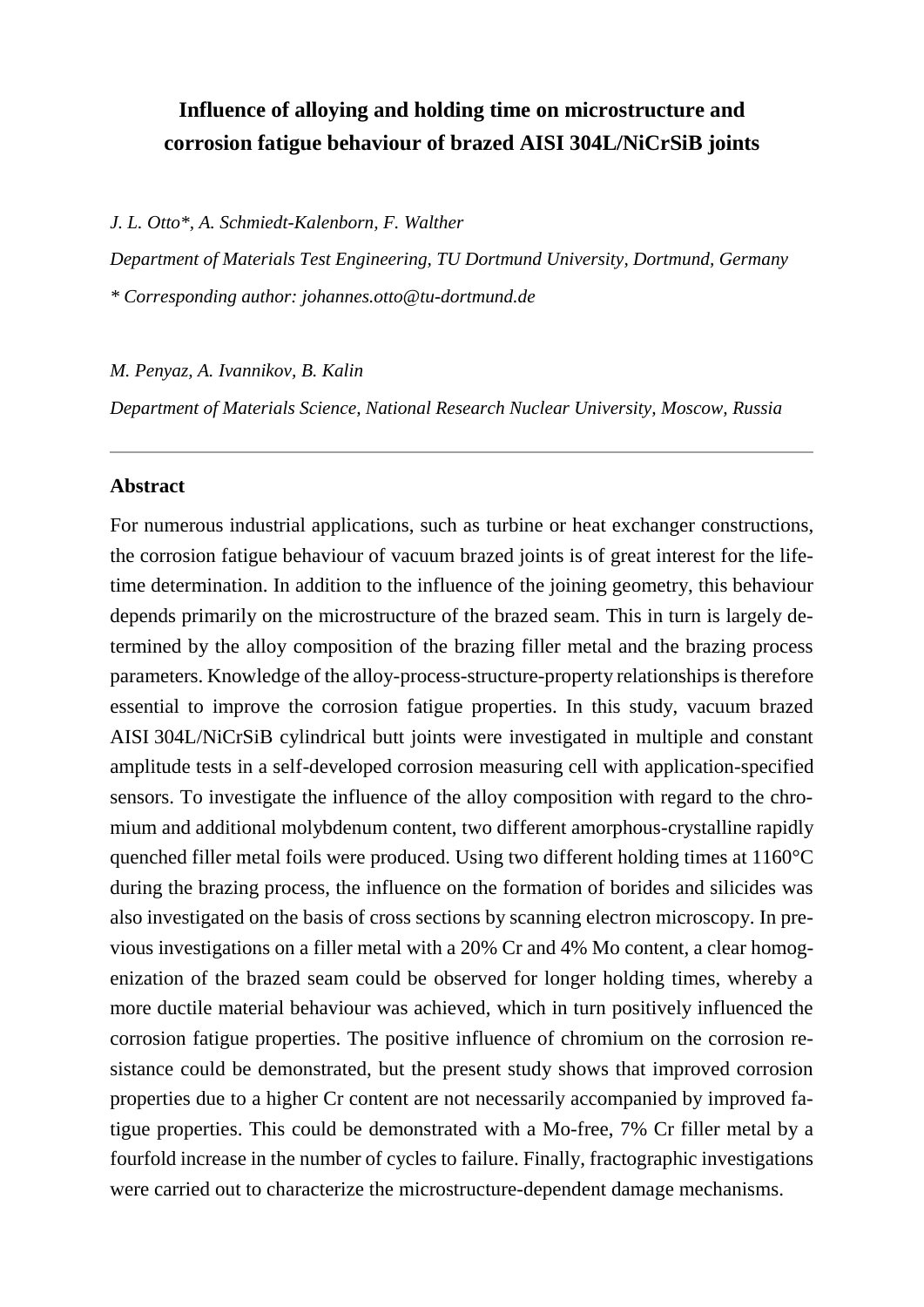### **1 Materials**

### *1.1 Alloy compositions and brazing process parameters*

Pure elemental ingots of Fe, Ni, Cr, Mo and ligatures of Si and B were moulded in an induction furnace to produce the alloys for two different experimental filler metals according to the composition given in *Tab. 1*. In accordance to the industrial Russian grade of foils "STEMET®" [1], they were shortly referred to "ST" followed by their Cr wt.-%. By rapidly solidification of a flat jet melt on a fast-rotating copper disk, foils with a thickness of  $45 \pm 5$  µm were obtained. These filler metal foils were used to braze cylindrical butt joints of AISI 304L. Therefore, rods of these base material were cut into pieces of 80 mm and the surface was grounded to avoid brazing defects.

|  |  |  |  |  | Tab. 1: Compositions of base material and filler metals, in wt. $\frac{1}{6}$ |  |
|--|--|--|--|--|-------------------------------------------------------------------------------|--|
|--|--|--|--|--|-------------------------------------------------------------------------------|--|

|           | Fe   | Ni   | Ùr   |                          | Si   | Mn                       | Mo   |                          |
|-----------|------|------|------|--------------------------|------|--------------------------|------|--------------------------|
| AISI 304I | bal. | 8.03 | 8.14 | 023                      | 0.30 | .54                      | ገ 34 | $\overline{\phantom{0}}$ |
| CDQ       | 4.U  | bal. | 20.0 |                          | ່•~  | $\overline{\phantom{0}}$ | 4.U  | ن. ۱                     |
| STO7      | 4.U  | bal. | 7.0  | $\overline{\phantom{0}}$ | ر. . | $\overline{\phantom{a}}$ |      | ن .                      |

The melting range of this filler metals was investigated by differential thermal analyses (DTA) and used to determine the temperature characteristics of the brazing process. According to DTA the melting point is 1111  $\degree$ C for ST07 and 1125  $\degree$ C for ST20, so a brazing temperature of 1160 °C was chosen to ensure that the whole filler metal changed into liquid solution during the brazing processes, which are described in *Tab. 2*. Two different holding times at the brazing temperature were selected to investigate also the effect of the time-depending diffusions processes of the filler metal elements. A vacuum furnace with resistance heating was used for brazing, providing a vacuum of up to  $1.3 \cdot 10^{-3} Pa$ 

|        | 1. step of heating   | 1. holding time    | 2. step of heating      | 2. holding time     |
|--------|----------------------|--------------------|-------------------------|---------------------|
| Mode 1 | $20$ K/min           | $15 \text{ min}$   | $40$ K/min              | $15 \text{ min}$    |
|        | 0 to $900^{\circ}$ C | at $900^{\circ}$ C | 900 to $1160^{\circ}$ C | at $1160^{\circ}$ C |
| Mode 2 | $20$ K/min           | $15 \text{ min}$   | $40$ K/min              | $45 \text{ min}$    |
|        | 0 to $900^{\circ}$ C | at $900^{\circ}$ C | 900 to $1160^{\circ}$ C | at $1160^{\circ}$ C |

*Tab. 2: Time-temperature curve of the brazing process*

#### *1.2 Microstructure and properties*

Cross-sections of the alloying- and holding time depending microstructure formations are shown in *Tab. 3*. It clearly shows that a longer holding time increases the thickness of the brazed seam, since the elements have more time to diffuse. The dark spots on the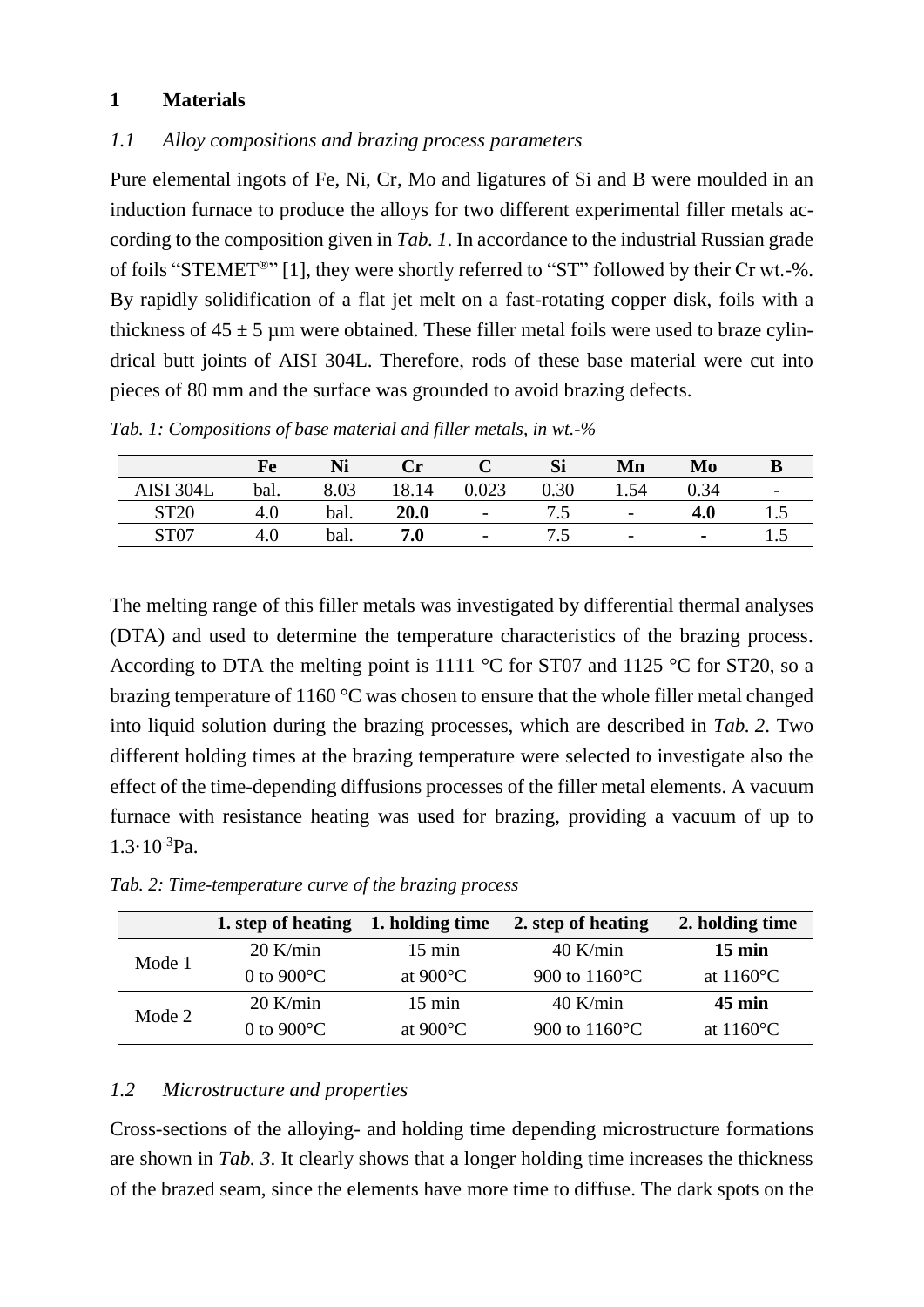grain boundaries of the base material show borides. Since boron has the highest diffusion speed due to its small atomic radius, it can diffuse most deeply into the base material and form chromium borides by removing chromium from the surrounding grains. The presence of these borides marks the so-called diffusion zone. But it can be observed that in combination with molybdenum the high chromium content of ST20, especially in the case of the short holding time  $(ST20_{15min})$ , also leads to a formation of large borides already in the centre and thus to less diffusion into the base material. These brighter zone in the middle of the seam can be divided into the isothermal solidification zone and the athermal solidification zone. The latter is formed from the remaining liquid and can only be observed at ST20. Besides the large borides, these can be the large white phases, which are more complex silicide compounds, as already shown in [2].



*Tab. 3: Microstructure of the different brazing seams in SEM with BSE detector*

The amount, size and distribution of the borides and other brittle phases are also reflected in the Vickers micro-hardness values  $(HV_{0,1})$ , which are shown in *Tab.* 4. For a more specific determination, nanoindentation should be used [3], but the gradient of these large-area hardness values through the brazed seam gives information about the mechanical properties. The most uniform gradient was observed for ST07<sub>40min</sub>.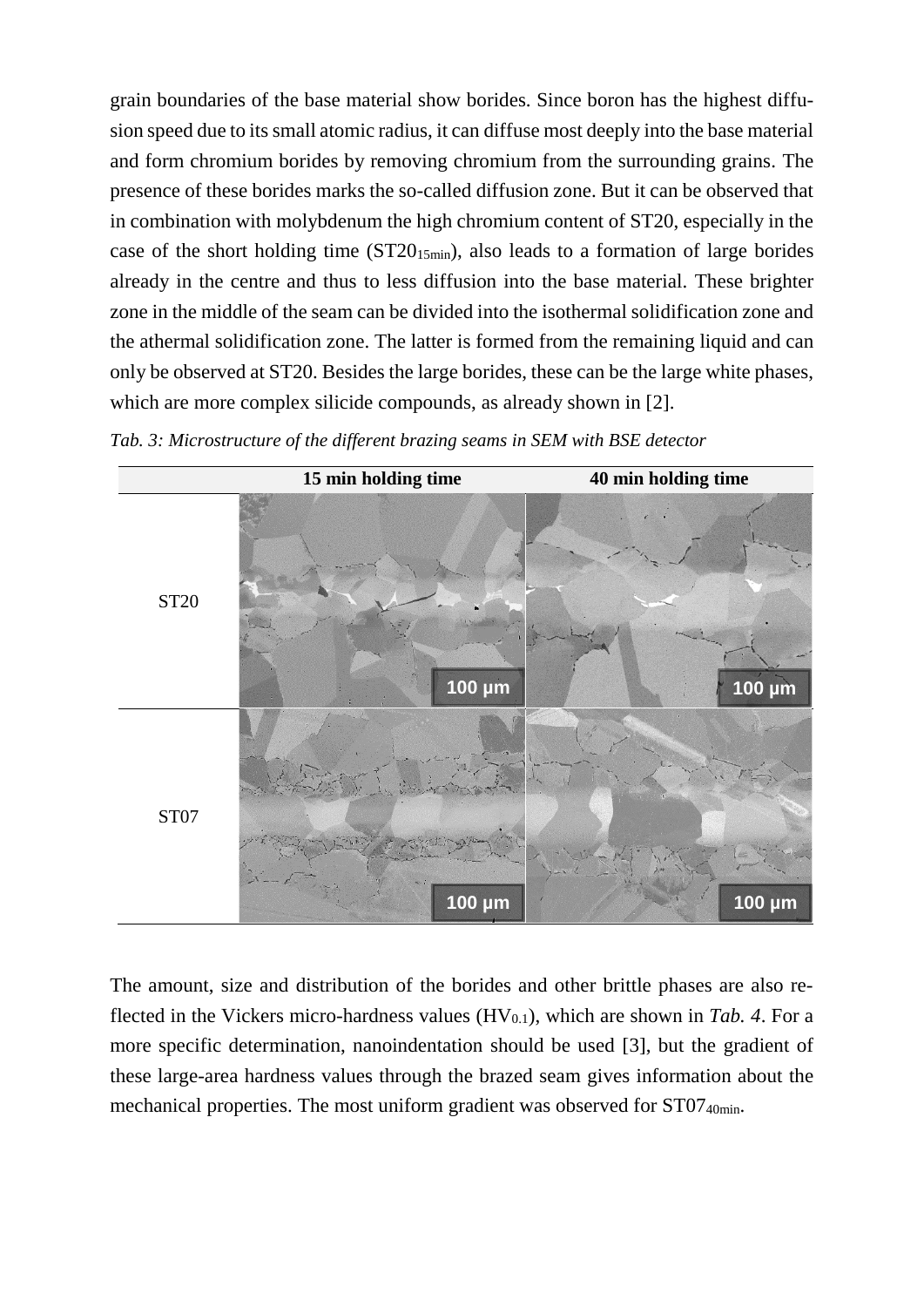|                                |                      | $ST0715$ min | $ST07_{40min}$ | $ST20_{15min}$ | $ST20$ 40min |
|--------------------------------|----------------------|--------------|----------------|----------------|--------------|
| Base material                  | [HV <sub>0.1</sub> ] | 174          | 167            | 173            | 168          |
| Diffusion zone                 | [HV <sub>0.1</sub> ] | 249          | 183            | 191            | 180          |
| Isothermal solidification zone | [HV <sub>0.1</sub> ] | 169          | 167            | 233            | 161          |
| Athermal solidification zone   | [HV <sub>0.1</sub> ] |              |                | 365            | 367          |

*Tab. 4: Vickers micro-hardness investigation of brazed joints*

The corrosive resistance of the different microstructures is important to understand the corrosive effect of the corrosion fatigue results. These were determined in [4] where a detailed description of the methods is given. The results are shown in *Tab. 5*. The corrosion depth was measured on cross-sections after boiling the specimens in a solution of 5 wt.-% CuSO<sup>4</sup> and 25 vol.-% H2SO<sup>4</sup> at 110°C for 8 hours. Also, a corrosion rate was determined by potential dynamic polarization of the cylindrical specimens in K2.2, which correlate with the depth of corrosion. The ST20 alloy showed due to their high Cr-content the highest corrosion resistance, since there is enough chromium to avoid a significant locally chromium depletion due to the chromium boride formation.

*Tab. 5: Corrosion resistance determined in [4]*

|                              |                                 |      |     | $ST07_{15min}$ $ST07_{40min}$ $ST20_{15min}$ $ST20_{40min}$ |      |
|------------------------------|---------------------------------|------|-----|-------------------------------------------------------------|------|
| Corrosion depth <sup>*</sup> | $\mu$ m                         | 90   |     |                                                             |      |
| Corrosion rate               | [mg $a^{-1}$ cm <sup>-2</sup> ] | 4.41 | -69 | 1.33                                                        | በ 74 |

\* The error is  $\pm$  5 µm

#### **2 Experimental setup and procedure**

The corrosion fatigue tests were performed with a servo-hydraulic testing-system (Instron, 8801,  $F = \pm 100$  kN) and a self-developed corrosion cell, which is continuously flown through by synthetic exhaust gas condensate K2.2 according to VDA-230-214 [5] tempered to 22°C. The whole setup is shown in *Fig. 1*. Two extensometers were used to measure the strain. One inside the corrosion cell with an initial gauge length of  $L_0 = 5$  mm to measure the strain in the region of interest as locally as possible, but which cannot completely measure the strain due the high ductility, and one outside the measuring cell with an initial gauge length of  $L_0 = 63$  mm, which can measure the strain completely. Besides the strain measurement a three-electrode system with an Ag/AgClreference electrode to measure the electrochemical open circuit potential  $(E_{OCP})$  was used. This value indicates the breakdown and repassivation of the passive layer due to the strain-induced formation of in- and extrusions [6]. But mostly it reacts to the crack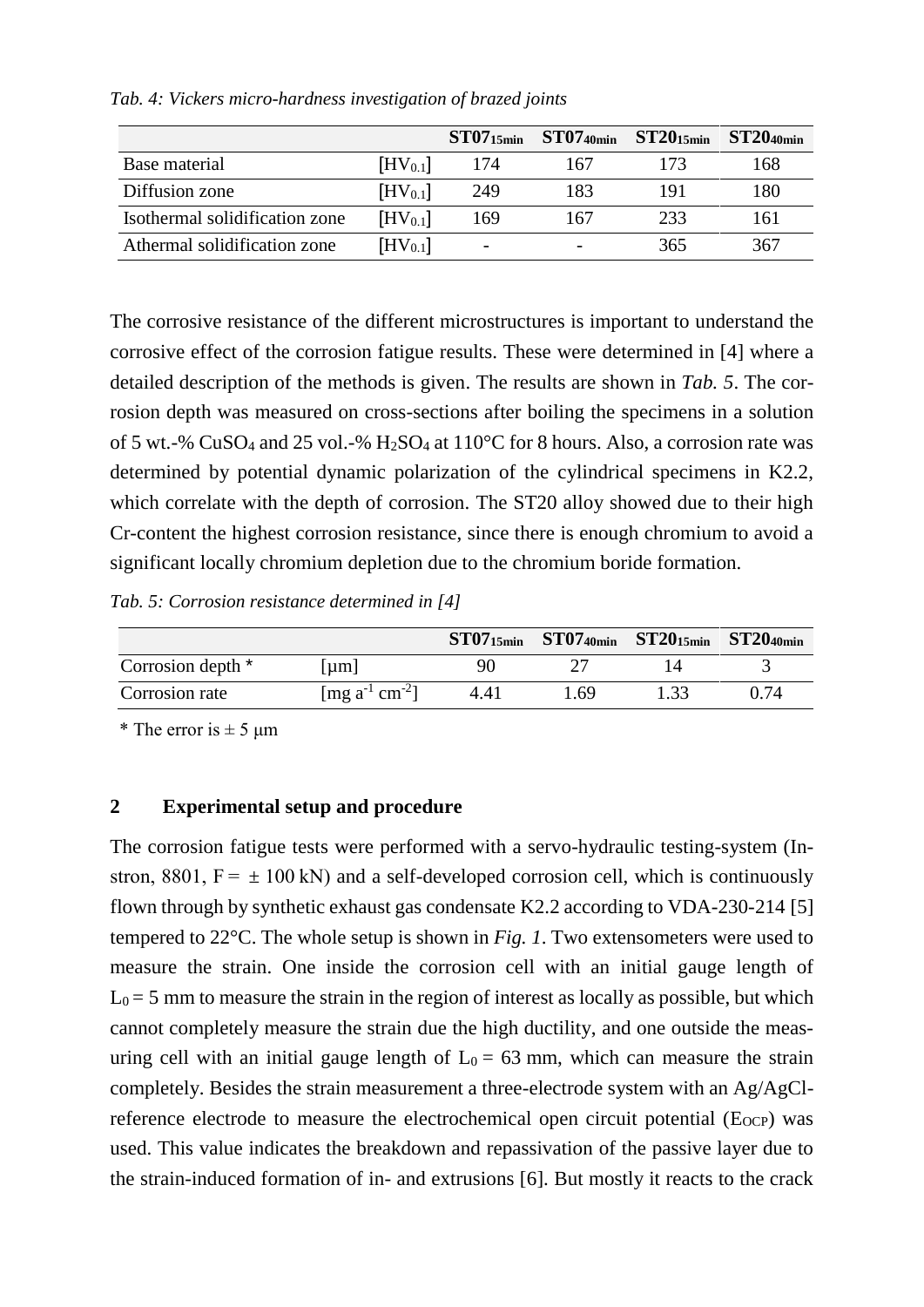opening, since the rapid exposure of the inner material, which has not yet been able to form a passive layer, generates corrosion products much faster, which increase the conductivity of the corrosion medium.



*Fig. 1: Corrosion fatigue test setup [2] and fatigue specimen geometry*

All tests were carried out at a frequency  $f = 10$  Hz and a stress ratio  $R = 0.1$  (tensiontension region). Multiple amplitude tests were carried out starting from the maximum stress  $\sigma_{\text{max,start}}$  = 50 MPa with a stepwise increase of  $\Delta\sigma_{\text{max}}$  = 5 MPa after each  $\Delta N = 10^4$ cycles until specimen failure.

### **3 Results and discussion**

### *3.1 Multiple amplitude tests*

In *Fig.* 2 a multiple amplitude test of ST07<sub>40min</sub> is shown, which reached 390 MPa after 68.2∙10<sup>4</sup> cycles. This was the best result that could be observed for all four variations.



*Fig. 2: Corrosion fatigue behaviour of ST0740min during multiple amplitude test*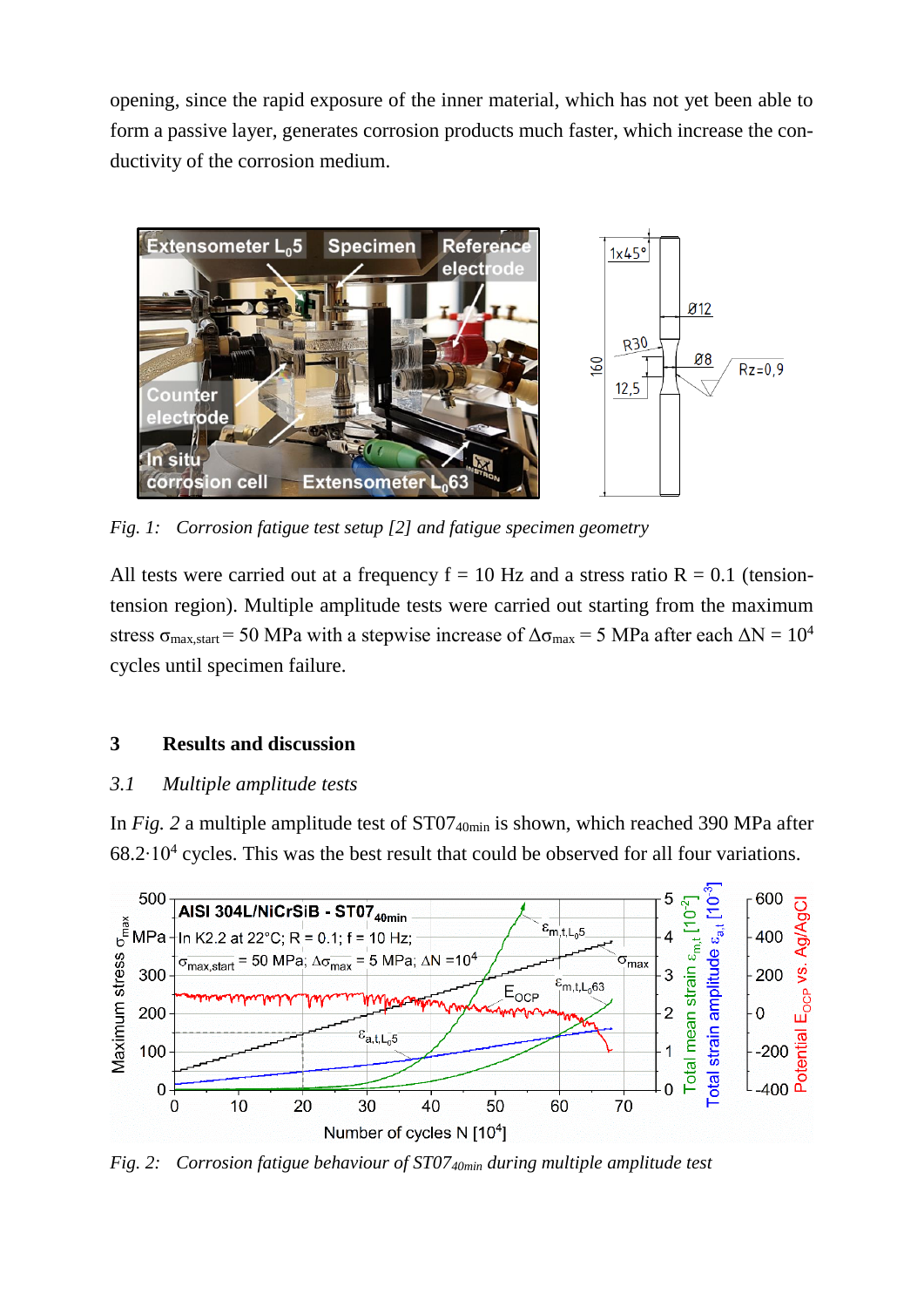For comparison: ST20<sub>40min</sub> failed at 280 MPa after 46.2·10<sup>4</sup> cycles. It could be found out, that a longer holding time increases the ductility. So the first significant reaction of the total mean strain  $\varepsilon_{m,t}$  (marked with grey dashed lines), which indicates the starting plastic deformation, was for both 40 min variations at 150 MPa but for the 15 min variations at about 190 MPa. Since the longer holding time was most promising, only these were used in the following tests.

#### *3.2 Constant amplitude tests*

Additionally, constant amplitude tests were carried out at different stress amplitudes as shown in *Fig. 3* for ST0740min at 300 MPa. Due to the rapid increase of stress at test beginning, the  $E_{OCP}$  initially drops and then restores the original state in a phase of repassivation, which is interrupted by in- and extrusion formation. However, the first microcracks and finally macrocracks lead to a stronger decrease of the  $E_{OCP}$ .



*Fig. 3: Corrosion fatigue behaviour of ST0740min during constant amplitude test at 300 MPa*

*Fig. 4* shows the results of the constant amplitude tests in form of the Woehler (S-N) curve. Results that differ significantly from the estimated course are often due to brazing defects at the edge of the seam, which led to crack initiation. These defects only become visible through fractographic investigations and show unwetted areas with diameters of up to  $100 \mu m$ .

ST2040min shows a similar curve at higher stress level as shown in [7], [8] for the industrial filler metal BNi-2, with the difference that from  $2 \cdot 10^5$  cycles on the slope drops only half as steeply. This difference is most likely due to the high corrosion resistance as given in *Tab.* 5. A special effect was observed for the ST07<sub>40min</sub> specimens, which leads to a significant change in the S-N curve: from 360 MPa on these specimens did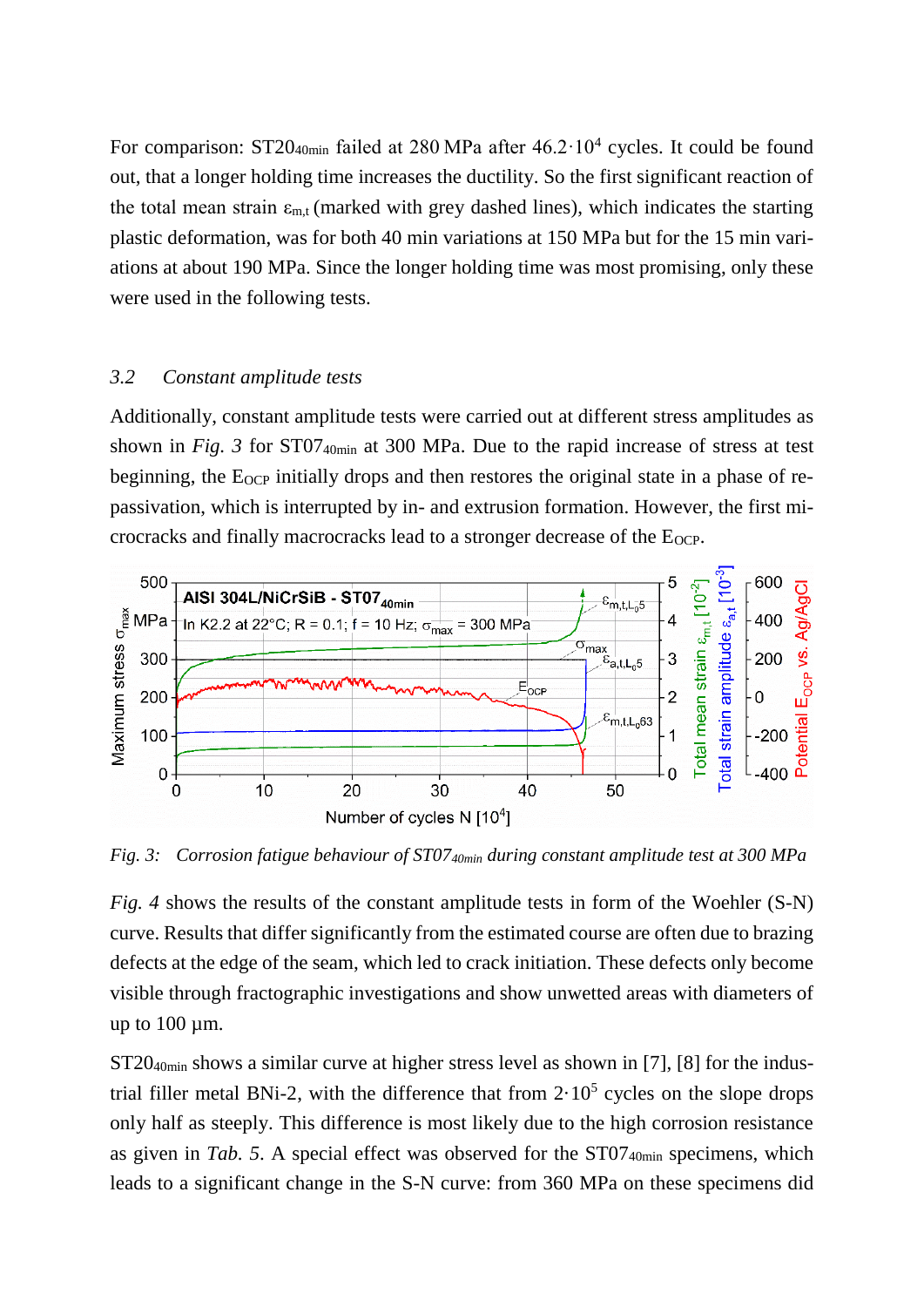not fail anymore in the brazing seam. Already from 320 MPa on, cracks appear in several places, which is shown in *Fig. 5*, and for the tests at 380 and 400 MPa, the final crack propagation took place at a significant distance from the brazing seam (distance > 3 mm). It seems that the effect of borides or brazing defects become less important at these high stress amplitudes, to the point where they are no longer a cause of failure. Another cause of failure in the base material can be stress-induced martensite formation, which is more sensitive to stress corrosion cracking [8], [9].



*Fig. 4: S-N curves for ST0740min and ST2040min*

Since corrosion mechanism are time-depending it could be that there is an intersection of the two corrosion fatigue curves in the high cycle fatigue region. Also for lower frequencies, a stronger influence of corrosion can therefore be assumed, so that an intersection point could then be reached earlier. This could also be possible in a more aggressive environment.

### *3.3 Fractography*

As an example for the fracture behaviour, *Fig.* 5 shows a ST07<sub>40min</sub> specimen that failed in a constant amplitude test at 320 MPa. Two crack initiation areas are clearly visible. The area marked as "I" is the fatigue fracture area, where at high magnification, intragranular splitting is visible. The relief details can be caused by splitting along the microtwins due to plastic deformation, or they are fusions of the main crack with minor cracks. Area "II" is the more rapidly developed forced fracture area, which can also be referred to an intragranular pitting fracture. It is caused by the fusion of micropores, which are formed at the interface between the base metal and borides. The fracture progression thus took place in the diffusion zone, with jumps in the crack progression visible due to the topography.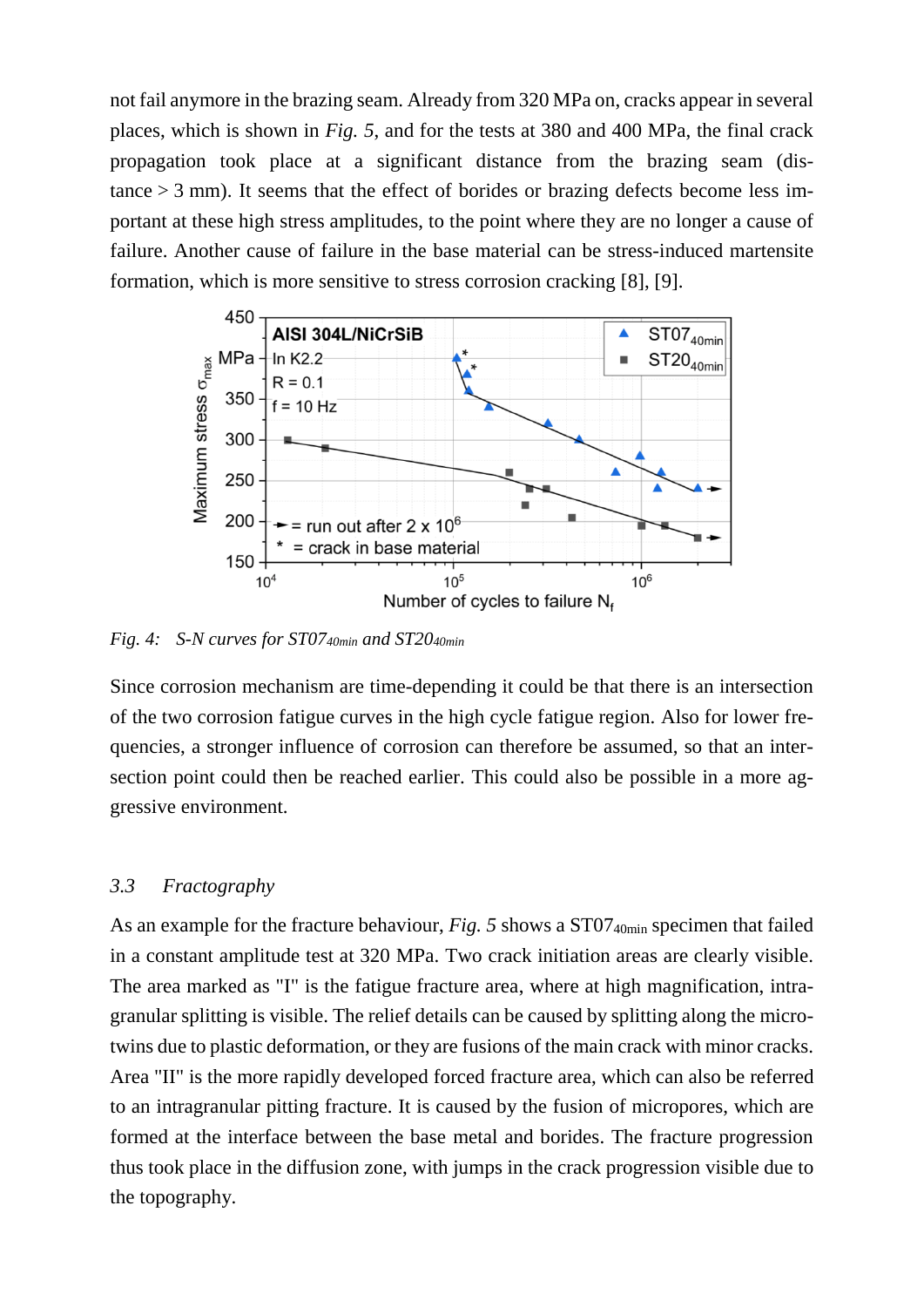

*Fig. 5: Fractography of ST0740min failed at 320 MPa after 3.2∙10<sup>5</sup>cycles*

## **4 Conclusions and outlook**

The influence of alloying and holding time on the microstructure of AISI 304L/NiCrSiB could be investigated and has shown that a high Cr-content in combination with Mo can lead to formation brittle phases like borides, which is even further increased by using a short holding time. Vickers micro-hardness investigations showed the most uniform hardening gradient for a low Cr-, Mo free-alloy brazed with a long holding time. This variation showed the best results in the stress-life curve, despite the lower corrosion resistance. Occurring stress peaks could be reduced by plastic deformation, which led to a significantly higher number of cycles and a significantly higher maximum stress amplitude and for high stress levels it could even be shown, that the ultimate fracture only takes place in the base material.

For further investigations, microstructure based investigations (like electron backscatter diffraction and nanoindentation) from intermittent tests on crack tips and the brazing seam should be performed to explain strengthening mechanisms during cyclic loading to understand the shift of the fracture into the base material. Also tests at lower frequencies and lower stress amplitudes or in a more aggressive corrosion medium at higher temperatures are necessary to further evaluate corrosion effects.

**Acknowledgement:** The study was funded by the German Research Foundation (Deutsche Forschungsgemeinschaft, DFG) - project No. 408904168 and the Russian Foundation for Basic Research (RFBR) - project No. 19-52-12030 with the title "Alloying-dependent microstructure influence on corrosion fatigue mechanisms of brazed AISI 304/NiCrSiB joints".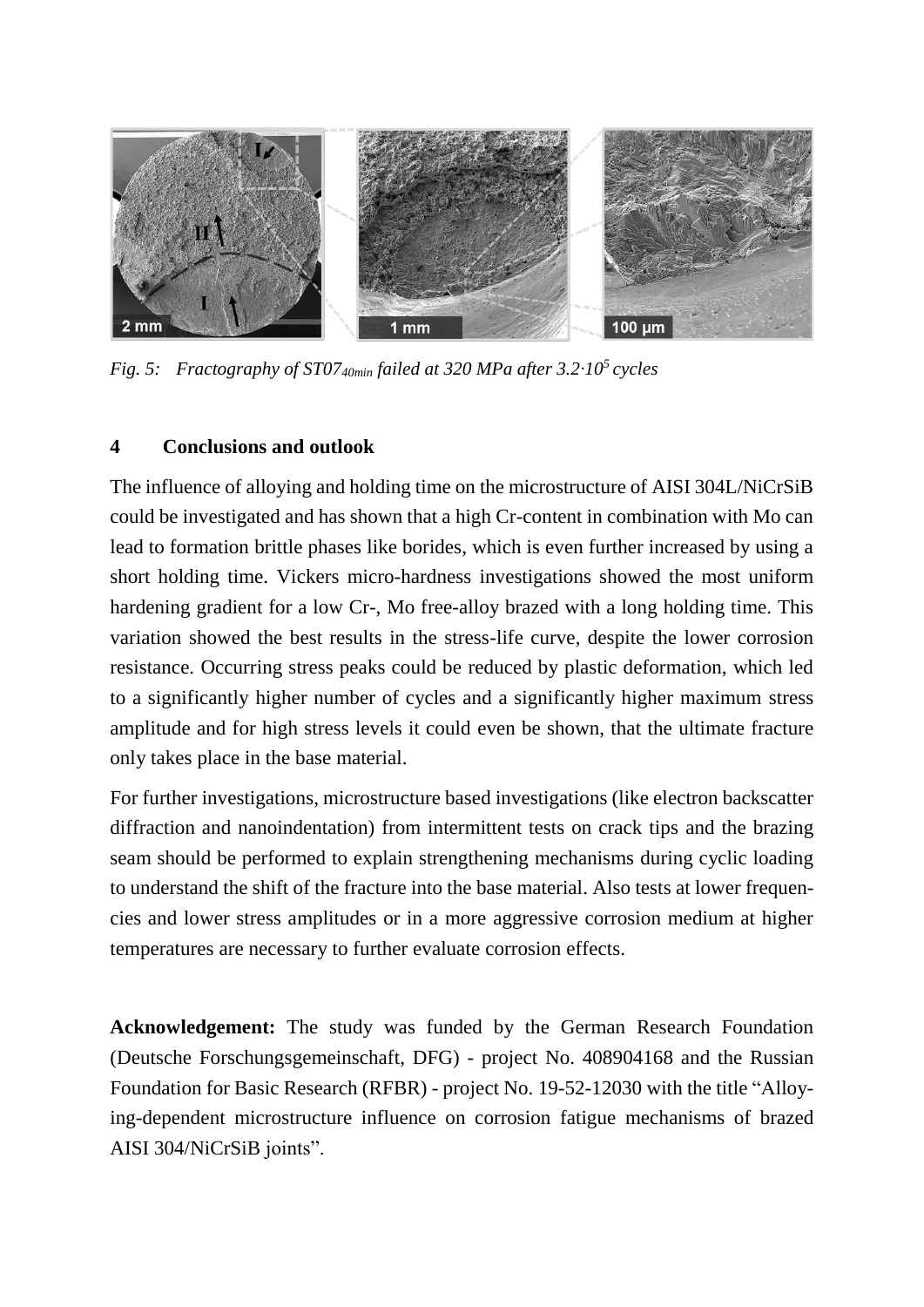#### **References**

- [1] Sevryukov, O. N.; Suchkov, A. N.; Guseva, E. V.: Brazing of modern engineering materials with STEMET® amorphous brazing filler metals. Non-Ferrous Met. 1 (2015) p. 45-49.
- [2] Otto, J. L.; Penyaz, M.; Schmiedt-Kalenborn, A.; Knyazeva, M.; Ivannikov, A.; Kalin, B.; Walther, F.: Effect of phase formation due to holding time of vacuum brazed AISI 304L/NiCrSiB joints on corrosion fatigue properties. J. Mater. Res. Technol. 9 (2020) 5, p. 10550-10558.
- [3] Bobzin, K.; Tillmann, W.: Systematic investigation of the properties of brazed joints with application relevant testing procedures II. Düsseldorf: DVS Forschungsvereinigung; 2012. Issue 213.
- [4] Penyaz, M.; Otto, J. L.; Popov, N.; Ivannikov, A.; Schmiedt-Kalenborn, A.; Walther, F.; Kalin, B.: Microstructure influence on corrosion resistance of brazed AISI 304 L/NiCrSiB joints. J. Met. Mater. Int. (2021) [Accepted for publication].
- [5] VDA recommendation 230-214: resistance of metallic materials to condensate corrosion in exhaust-gas-carrying components; 2018. Berlin, Germany.
- [6] Nazarov, A.; Vivier, V.; Vucko, F.; Thierry, D.: Effect of tensile stress on the passivity breakdown and repassivation of AISI 304 stainless steel: a scanninig Kelvin probe and scanning electrochemical microscopy study. J. Electrochem. Soc. 166 (2019) 11, p. 3207-3219.
- [7] Schmiedt-Kalenborn, A.; Lingnau, A. L.; Manka, M.; Tillmann, W.; Walther, F.: Fatigue and corrosion fatigue behaviour of brazed stainless steel joints AISI 304L/ BAu-4 in synthetic exhaust gas condensate. Materials 12 (2019) 7, p. 1040-1054.
- [8] Schmiedt-Kalenborn, A.: Microstructure-based assessment of fatigue and corrosion fatigue behavior of brazed AISI 304L stainless steel joints using nickel- and gold-based brazing alloys. Dissertation, Technische Universität Dortmund, 2020.
- [9] Lebana, M. B.; Tisu, R.: The effect of TiN inclusions and deformation-induced martensite on the corrosion properties of AISI 321 stainless steel. Eng. Failure Analysis 33 (2013), p. 430 – 438.